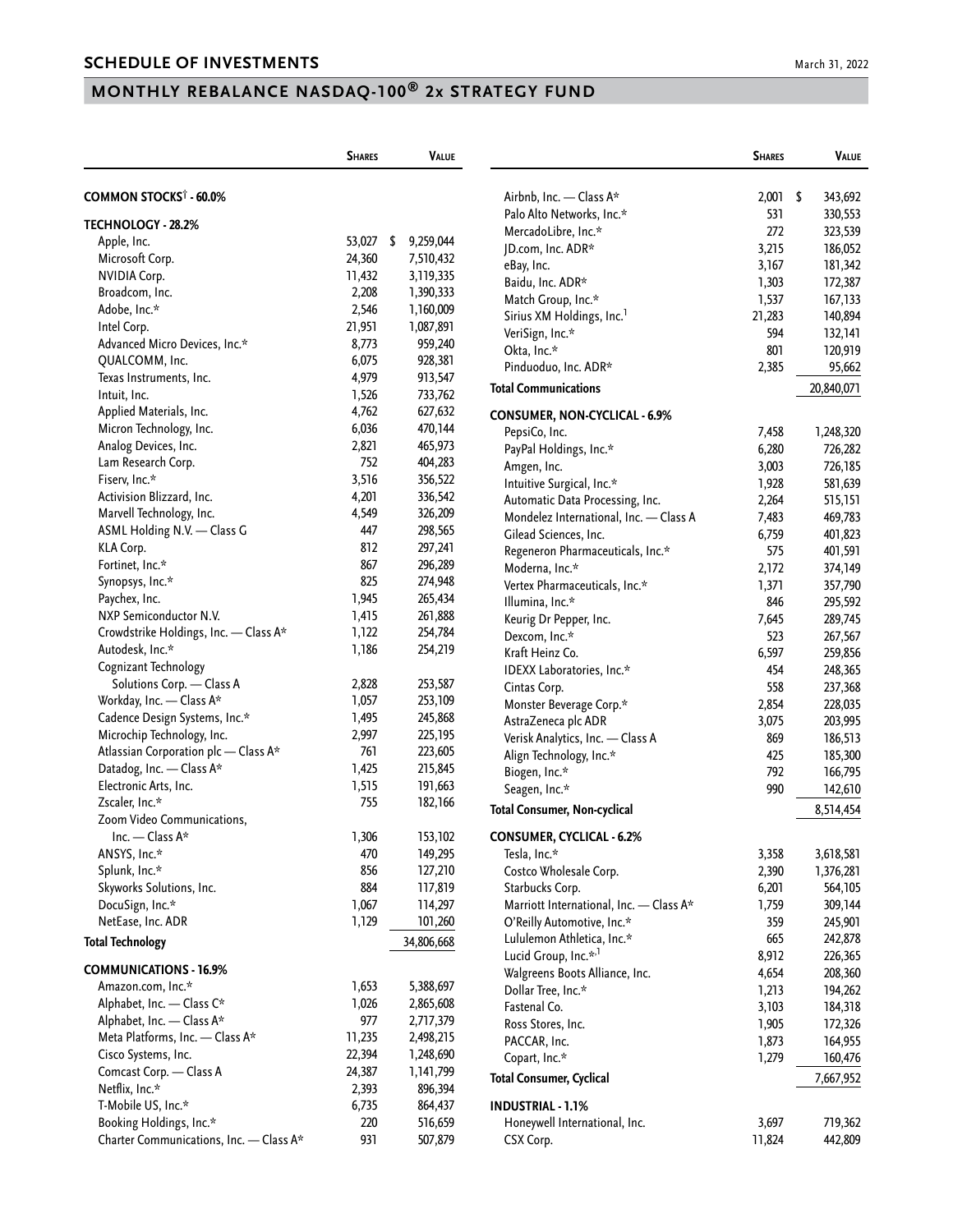## **MONTHLY REBALANCE NASDAQ-100® 2x STRATEGY FUND**

|                                                | <b>SHARES</b>   | <b>VALUE</b> |                                                | FACE<br>AMOUNT | <b>VALUE</b>    |
|------------------------------------------------|-----------------|--------------|------------------------------------------------|----------------|-----------------|
| Old Dominion Freight Line, Inc.                | 619             | 184,883<br>S | REPURCHASE AGREEMENTS <sup>11,6</sup> - 3.3%   |                |                 |
| <b>Total Industrial</b>                        |                 | 1,347,054    | J.P. Morgan Securities LLC                     |                |                 |
|                                                |                 |              | issued 03/31/22 at 0.28%                       |                |                 |
| UTILITIES - 0.7%                               |                 |              | due 04/01/22 <sup>3</sup><br>\$                | 2,760,848      | \$<br>2,760,848 |
| American Electric Power Company, Inc.          | 2,718           | 271,175      | BofA Securities, Inc.                          |                |                 |
| Exelon Corp.                                   | 5,284           | 251,677      | issued 03/31/22 at 0.25%                       |                |                 |
| Xcel Energy, Inc.                              | 2,934           | 211,747      | due 04/01/22 <sup>3</sup>                      | 1,063,356      | 1,063,356       |
| Constellation Energy Corp.                     | 1,760           | 99,000       | Barclays Capital, Inc.                         |                |                 |
| <b>Total Utilities</b>                         |                 | 833,599      | issued 03/31/22 at 0.24%                       |                |                 |
|                                                |                 |              | due 04/01/22 <sup>3</sup>                      | 276,472        | 276,472         |
| <b>Total Common Stocks</b>                     |                 |              | <b>Total Repurchase Agreements</b>             |                |                 |
| (Cost \$71,959,038)                            |                 | 74,009,798   | (Cost \$4,100,676)                             |                | 4,100,676       |
| MUTUAL FUNDS <sup>†</sup> - 26.2%              |                 |              |                                                |                |                 |
| Guggenheim Ultra Short Duration                |                 |              |                                                | <b>SHARES</b>  |                 |
| Fund — Institutional Class <sup>2</sup>        | 2,184,878       | 21,389,957   |                                                |                |                 |
| Guggenheim Strategy Fund II <sup>2</sup>       | 444,159         | 10,904,111   | SECURITIES LENDING COLLATERAL 1,7 - 0.2%       |                |                 |
| <b>Total Mutual Funds</b>                      |                 |              | <b>Money Market Fund</b>                       |                |                 |
| (Cost \$32,517,128)                            |                 | 32,294,068   | <b>First American Government</b>               |                |                 |
|                                                |                 |              |                                                |                |                 |
|                                                | FACE            |              | Obligations Fund - Class Z, 0.15% <sup>8</sup> | 278,215        | 278,215         |
|                                                | <b>AMOUNT</b>   |              | <b>Total Securities Lending Collateral</b>     |                |                 |
|                                                |                 |              | (Cost \$278,215)                               |                | 278,215         |
|                                                |                 |              | Total Investments - 92.5%                      |                |                 |
| <b>U.S. TREASURY BILLS<sup>11</sup> - 2.8%</b> |                 |              | (Cost \$112,216,152)                           |                | \$114,043,539   |
| U.S. Treasury Bills                            |                 |              |                                                |                |                 |
| 0.24% due 06/02/22 <sup>3,4</sup>              | 1,772,000<br>\$ | 1,771,004    | Other Assets & Liabilities, net - 7.5%         |                | 9,302,834       |
| 0.12% due 05/05/224,5                          | 1,590,000       | 1,589,778    | Total Net Assets - 100.0%                      |                | \$123,346,373   |
| <b>Total U.S. Treasury Bills</b>               |                 |              |                                                |                |                 |
| (Cost \$3,361,095)                             |                 | 3,360,782    |                                                |                |                 |

#### **Futures Contracts**

| <b>Description</b>                                                                                | Number of<br>Contracts | <b>Expiration</b><br>Date | <b>Notional</b><br>Amount | Value and<br><b>Unrealized</b><br>Appreciation** |
|---------------------------------------------------------------------------------------------------|------------------------|---------------------------|---------------------------|--------------------------------------------------|
| <b>Equity Futures Contracts Purchased</b> <sup>?</sup><br>NASDAO-100 Index Mini Futures Contracts | 53                     | <b>Iun 2022</b>           | \$15,763,260              | 1.320.078                                        |

#### **Total Return Swap Agreements**

| Counterparty                                          | <b>Index</b>        | Type | <b>Financing</b><br>Rate                                     | Payment<br>Frequency | <b>Maturity</b><br>Date | <b>Units</b> | <b>Notional</b><br>Amount  | Value and<br><b>Unrealized</b><br>Appreciation |
|-------------------------------------------------------|---------------------|------|--------------------------------------------------------------|----------------------|-------------------------|--------------|----------------------------|------------------------------------------------|
| <b>OTC Equity Index Swap Agreements</b> <sup>11</sup> |                     |      |                                                              |                      |                         |              |                            |                                                |
| Barclays Bank plc                                     | NASDAO-100<br>Index | Pay  | 0.77% (U.S.<br>Secured<br>Overnight<br><b>Financing Rate</b> |                      |                         |              |                            |                                                |
| Goldman Sachs<br>International                        | NASDAO-100<br>Index | Pay  | $+0.50%$<br>0.88% (Federal<br><b>Funds Rate</b>              | At Maturity          | 04/13/22                | 7,023        | \$104,206,492              | \$7,686,869                                    |
| <b>BNP Paribas</b>                                    | NASDAQ-100<br>Index | Pay  | $+0.55%$<br>0.98% (Federal<br><b>Funds Rate</b>              | At Maturity          | 04/14/22                | 3,138        | 46,570,598                 | 785,695                                        |
|                                                       |                     |      | $+0.65%$                                                     | At Maturity          | 04/14/22                | 411          | 6,092,315<br>\$156,869,405 | 450,110<br>\$8,922,674                         |